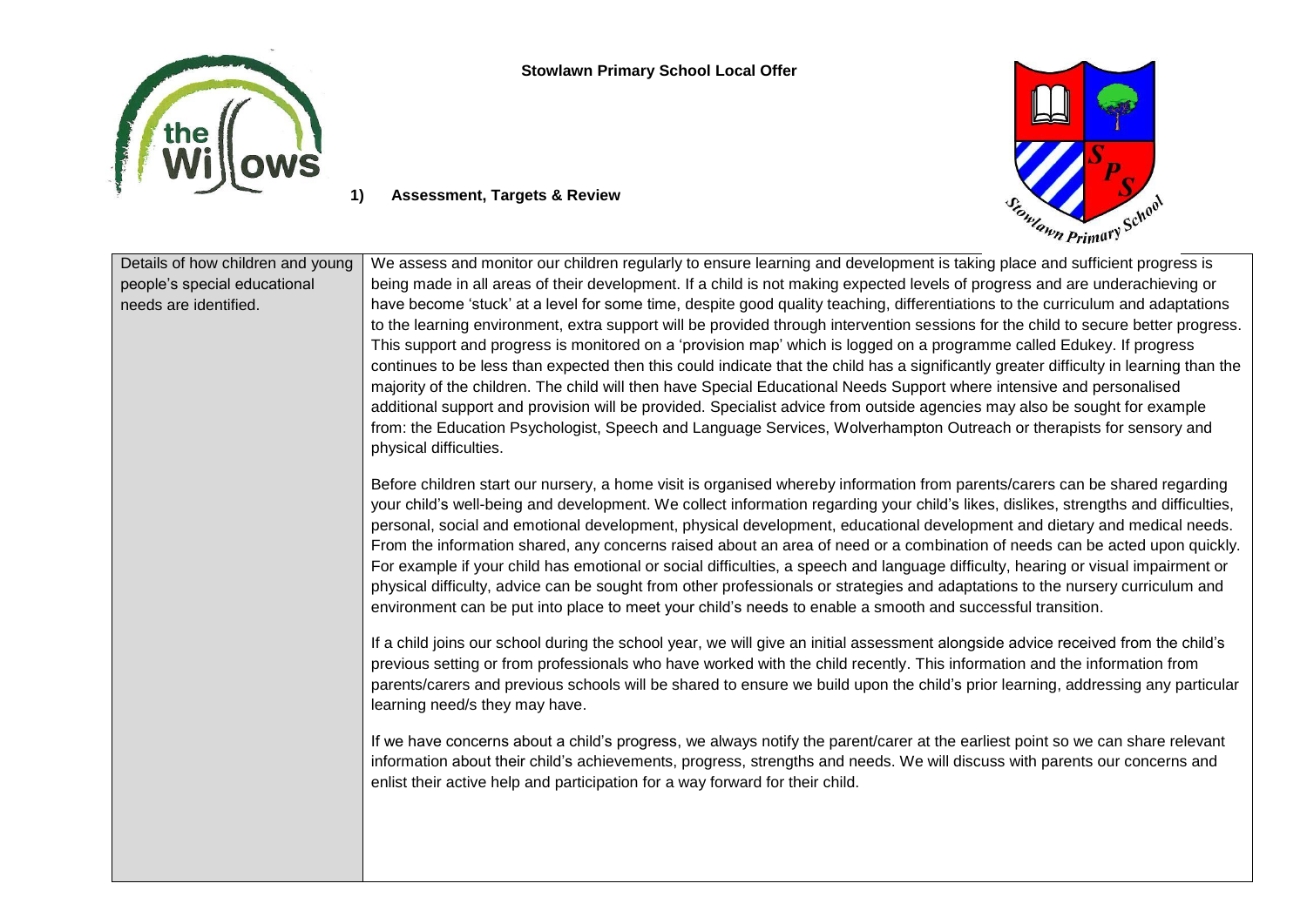| Details of how parents and carers<br>are informed that their child may<br>require special educational needs<br>support. How the school<br>communicates with parents and<br>carers in particular parents and<br>carers whose first language is not<br>English. | We communicate with our parents via informal and formal meetings, parent consultation evenings, letters, phone calls and text<br>messages. For parents whose first language is not English we encourage them to bring along a trusted friend who can<br>translate for them or a translator will be provided by the school, (this may be a member of staff). Early Help Assessments<br>(EHA), which involves the family, is our referral system to access outside agency support for families and children.                                                                                                                                                                                                                                                                                                                                                                                                                                                                                                                         |
|---------------------------------------------------------------------------------------------------------------------------------------------------------------------------------------------------------------------------------------------------------------|------------------------------------------------------------------------------------------------------------------------------------------------------------------------------------------------------------------------------------------------------------------------------------------------------------------------------------------------------------------------------------------------------------------------------------------------------------------------------------------------------------------------------------------------------------------------------------------------------------------------------------------------------------------------------------------------------------------------------------------------------------------------------------------------------------------------------------------------------------------------------------------------------------------------------------------------------------------------------------------------------------------------------------|
| Details of how children and young                                                                                                                                                                                                                             | Day-to-day assessments are carried out by the class teacher to find out the child's response to learning so adjustments to                                                                                                                                                                                                                                                                                                                                                                                                                                                                                                                                                                                                                                                                                                                                                                                                                                                                                                         |
| people requiring special<br>educational needs support are                                                                                                                                                                                                     | planning and provision can be made accordingly. Termly assessments take place for all year groups.                                                                                                                                                                                                                                                                                                                                                                                                                                                                                                                                                                                                                                                                                                                                                                                                                                                                                                                                 |
| assessed.                                                                                                                                                                                                                                                     | All children in the Foundation Stage are assessed against the 'Development Matters in Early Years Foundation Stage' criteria.<br>This is carried out throughout the school day in all areas of the curriculum, through observations, children's work and<br>responses. All children from years 1 to 6 are assessed in reading, writing and mathematics. In Year 1, a formal assessment of<br>each child's phonic ability is made and any child not achieving expected levels is re-tested in Year 2. In Year 2, children will be<br>assessed by teacher assessment. In Year 6, pupils having special educational needs support who are not exempt from testing,<br>will sit the SATs test. Accurate progress data from the class teacher, data from the impact of interventions and information from<br>IAP's all contribute to the assessment.                                                                                                                                                                                    |
|                                                                                                                                                                                                                                                               | The next steps for the child are determined based on prior attainment supported by accurate progress data from the class<br>teacher, interventions, IAPs and reviews.                                                                                                                                                                                                                                                                                                                                                                                                                                                                                                                                                                                                                                                                                                                                                                                                                                                              |
| Details of how progress is<br>measured and evaluated                                                                                                                                                                                                          | In addition, children having special educational needs support have a personal Individual Action Plan (IAP) where their areas of<br>need are given specific targets to achieve outcomes These targets are aimed at breaking down their learning into smaller<br>steps, allowing key concepts to be re-visited on a regular basis, which in turn will facilitate progress to narrow the gap between<br>themselves and their peers. The child is assessed against the outcomes achieved. If outside agencies are involved with a<br>child, for example the Speech and Language Therapist, Physiotherapist or Sensory Inclusion Services, they will carry out an<br>assessment and give advice to the family and school. This advice feeds into the class teacher's planning and the child's<br>Individual Action Plan (IAP) targets to ensure the needs of the child are being met fully. Tracking of progress data, impact of<br>provision on support maps and in-house moderation all evaluate the effectiveness of our provision. |
| Details of how children and young<br>people's special educational<br>needs are monitored and<br>reviewed.                                                                                                                                                     | Outcomes are set prior to intervention and progress and achievement is monitored throughout. All staff are accustomed to<br>following IAPs for the children they are responsible for. Staff discuss the targets with the child and will work with the child in a<br>small group or on a 1:1 basis and regularly review by noting achievements or new and recurring difficulties. If required, the<br>targets will be revised and strategies, support or provision will be adjusted to meet the child's needs to enable them to achieve<br>the outcomes set.                                                                                                                                                                                                                                                                                                                                                                                                                                                                        |
| Details of how often monitoring                                                                                                                                                                                                                               | Staff meetings are arranged on a termly basis for staff to get together to discuss and review each child's IAP and their progress                                                                                                                                                                                                                                                                                                                                                                                                                                                                                                                                                                                                                                                                                                                                                                                                                                                                                                  |
| and reviews take place.                                                                                                                                                                                                                                       | towards the outcomes and discuss new outcomes needed. The IAP is reviewed on a termly basis along with parents, child (if<br>appropriate) and any outside agencies who are involved. Children and families on Early Help Assessments will have reviews                                                                                                                                                                                                                                                                                                                                                                                                                                                                                                                                                                                                                                                                                                                                                                             |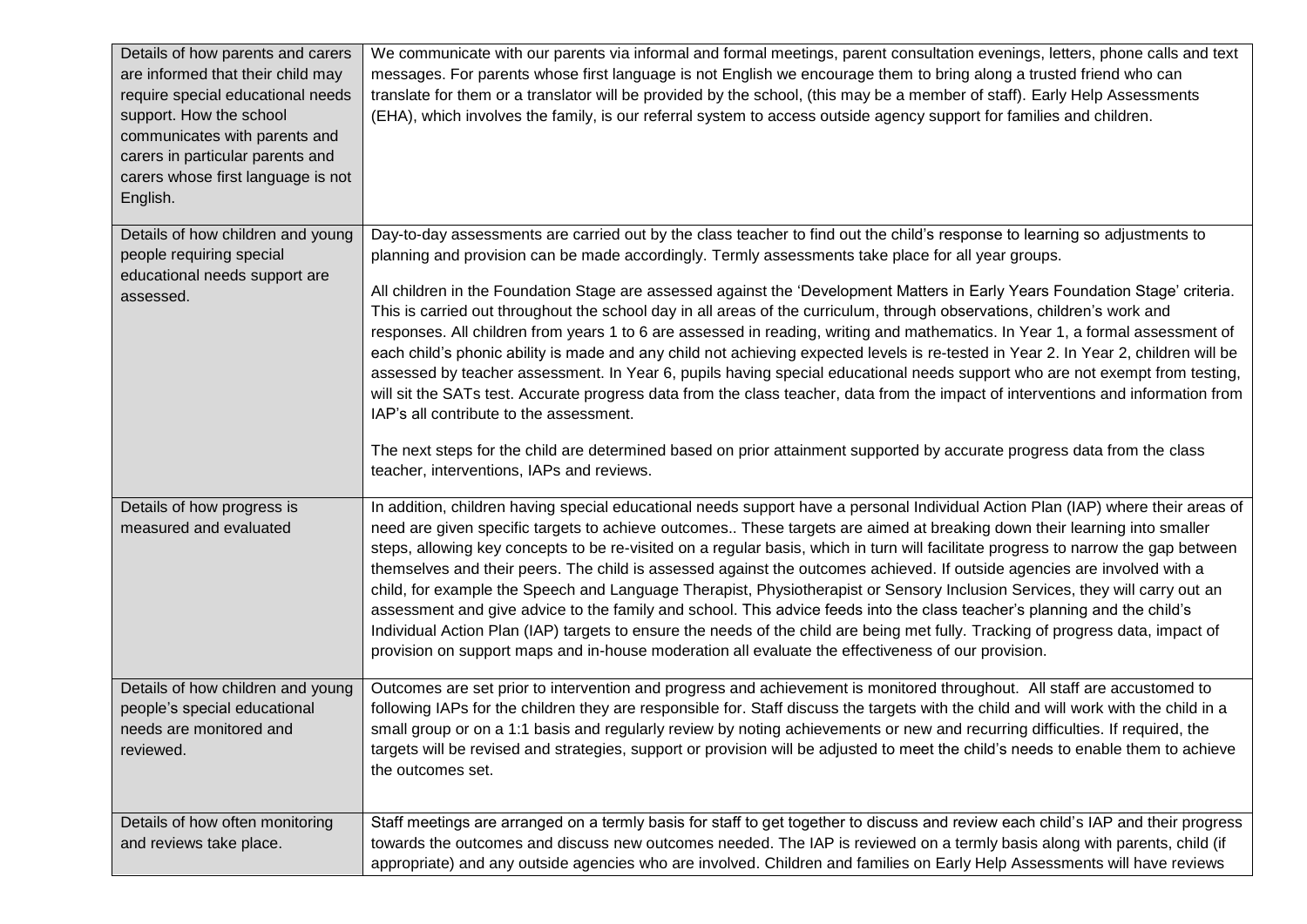|                                                                                                                     | every half term / term as appropriate for that child and family. The SENCO will consult with staff to gather information on the<br>child.                                                                                                                                                                                                                                                                                                                                                                                                                                                                                                                                                                                                                                                                                                                                                                                                                                                                                                                                                                                                                                                                                                                                                                                                                                                                               |
|---------------------------------------------------------------------------------------------------------------------|-------------------------------------------------------------------------------------------------------------------------------------------------------------------------------------------------------------------------------------------------------------------------------------------------------------------------------------------------------------------------------------------------------------------------------------------------------------------------------------------------------------------------------------------------------------------------------------------------------------------------------------------------------------------------------------------------------------------------------------------------------------------------------------------------------------------------------------------------------------------------------------------------------------------------------------------------------------------------------------------------------------------------------------------------------------------------------------------------------------------------------------------------------------------------------------------------------------------------------------------------------------------------------------------------------------------------------------------------------------------------------------------------------------------------|
| Details of how children and young<br>people's needs are provided for<br>(level of impact / of support)              | A child's specific area of need is supported through interventions such as small group withdrawal sessions, 1-1 withdrawal<br>sessions, and working supported in whole class groups. Extra tuition for Y6 takes place after school and gives extra support for<br>children to develop key maths and literacy skills. Children with speech and language difficulties have speech and language<br>therapy delivered by school staff or a trained speech and language therapist. Children work in RWI phonic groups specific to<br>their ability. Edukey logs a chronological running record of support that has been provided for the child and provides a log of<br>the effectiveness of interventions. Children who have outside agency support have a Special Educational Needs Individual<br>record, which records all agency support. All SEN interventions planned and delivered across the school are recorded on the<br>IAP. Progress is monitored throughout the interventions and the impact of the intervention is evaluated and recorded. Edukey,<br>an online provision mapping system, is also used to record meeting logs, interventions and track progress.<br>Wolverhampton Outreach provide a service who we can refer to for equipment, advice, training and support. Children with<br>complex needs can also integrate with Green Park Special School to enhance their learning and life experiences. |
| Details of how parents/carers can<br>be involved and how they can<br>support their child.                           | Parents/carers and teachers discuss interventions their child is receiving via informal face-to-face meetings, at parent evenings<br>and formal review meetings. At the half termly/termly IAP review meetings, parents/carers are invited to contribute their ideas<br>of how best to help their child. These are recorded on the IAP. Also, strategies to support their child are given along with<br>suggestions of extra activities they can do at home with their child. Reading books are sent home weekly and parents/carers<br>are encouraged to make comments about their child's reading in the reading journal. Outside agencies / professionals are<br>available for us to contact to ask for advice and ideas on how parents can best support their child. We are able to refer<br>families/children to these agencies to enable families to access these services.<br>Early Help Assessments are aimed at supporting families with greater need.                                                                                                                                                                                                                                                                                                                                                                                                                                                          |
|                                                                                                                     | Informal meetings can be arranged for parents/carers of children receiving SEN support to update on any changes in provision,<br>to discuss strategies and activities to support their child at home with their targets and to voice any concerns they may have.<br>This is also the case for parents who have concerns regarding their child and whether they believe they have a special<br>educational need, who wish to ask for advice and support.                                                                                                                                                                                                                                                                                                                                                                                                                                                                                                                                                                                                                                                                                                                                                                                                                                                                                                                                                                 |
| Details of training<br>opportunities/learning events<br>provided by the school for<br>parents/carers.               | We invite all parents to school once per term to work on different subjects with their child including morning maths tasks and<br>reading sessions.<br>If children receive a diagnosis by professional, for example Autism Spectrum Disorder, they may be invited to attend<br>workshops with other parents provided by Local Authority Services.                                                                                                                                                                                                                                                                                                                                                                                                                                                                                                                                                                                                                                                                                                                                                                                                                                                                                                                                                                                                                                                                       |
| Details of how parents and<br>carers/ children and young<br>people can raise any general<br>concerns they may have. | The head teacher, deputy head teacher, SENCO and class teachers are available to parents/carers on a daily basis, both at<br>the beginning and end of the school day. Appointments for further discussion will be made if needed; these can be via<br>telephone or face-to-face. Parents/carers consultation evenings and afternoons are held on a termly basis.                                                                                                                                                                                                                                                                                                                                                                                                                                                                                                                                                                                                                                                                                                                                                                                                                                                                                                                                                                                                                                                        |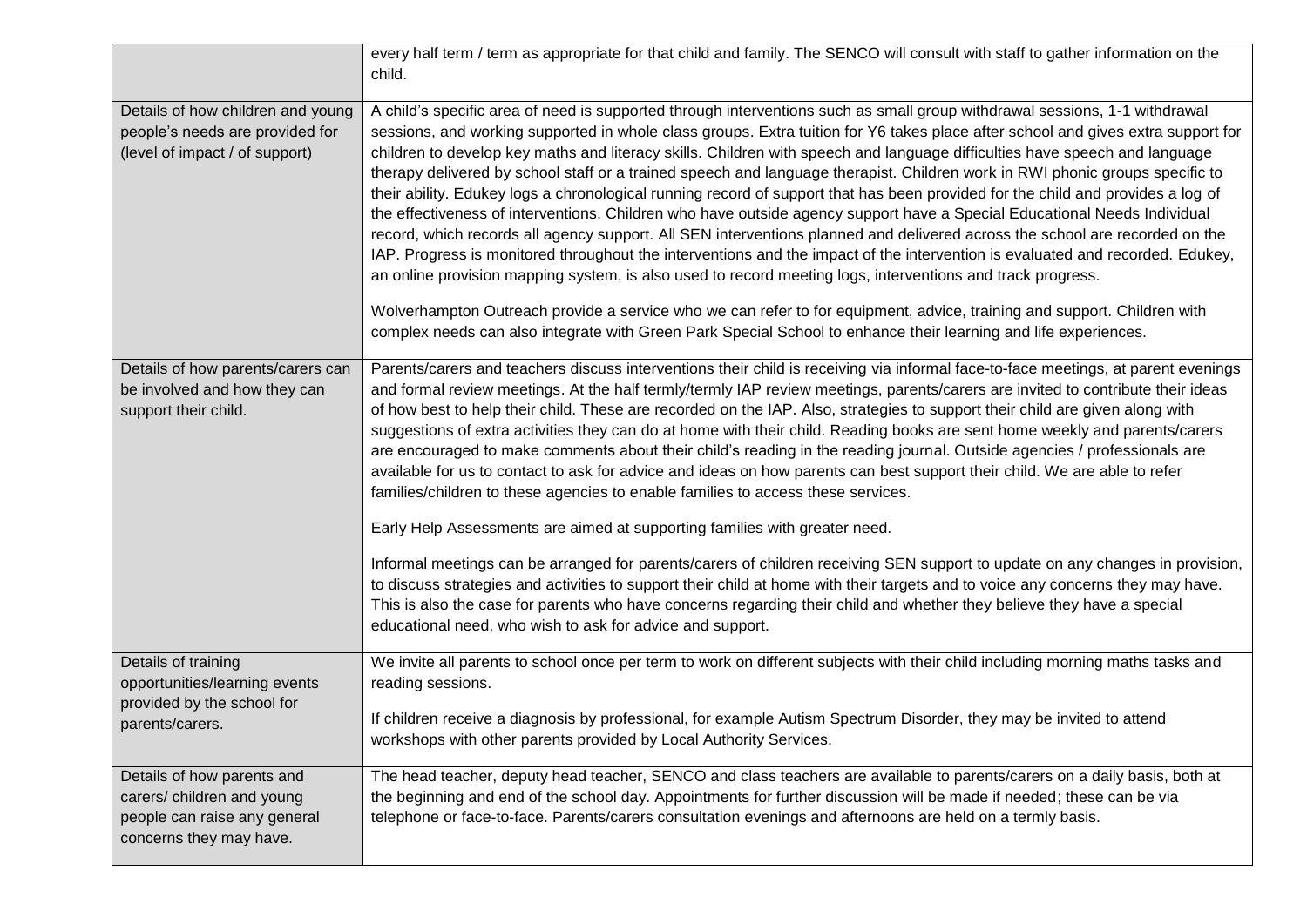| Names, roles, telephone numbers                                      | All staff can be contacted on the school number: |
|----------------------------------------------------------------------|--------------------------------------------------|
| of key contacts within the school<br>(SENCo, Inclusion Manager etc.) | 01902 556463                                     |
|                                                                      | <b>SENCO: Miss Rachel Mason</b>                  |
|                                                                      | Inclusion Manager: S Whitehouse                  |
|                                                                      |                                                  |
|                                                                      | Pastoral Support Officer: Mrs Debbie Manby       |

## **2) Curriculum Access**

| Details of the school curriculum | For information regarding the curriculum please visit the school website: |
|----------------------------------|---------------------------------------------------------------------------|
| offer. Including curriculum      |                                                                           |
| provision, mapping of provision  | https://www.stowlawn.wolverhampton.sch.uk                                 |
| and differentiation.             |                                                                           |
|                                  |                                                                           |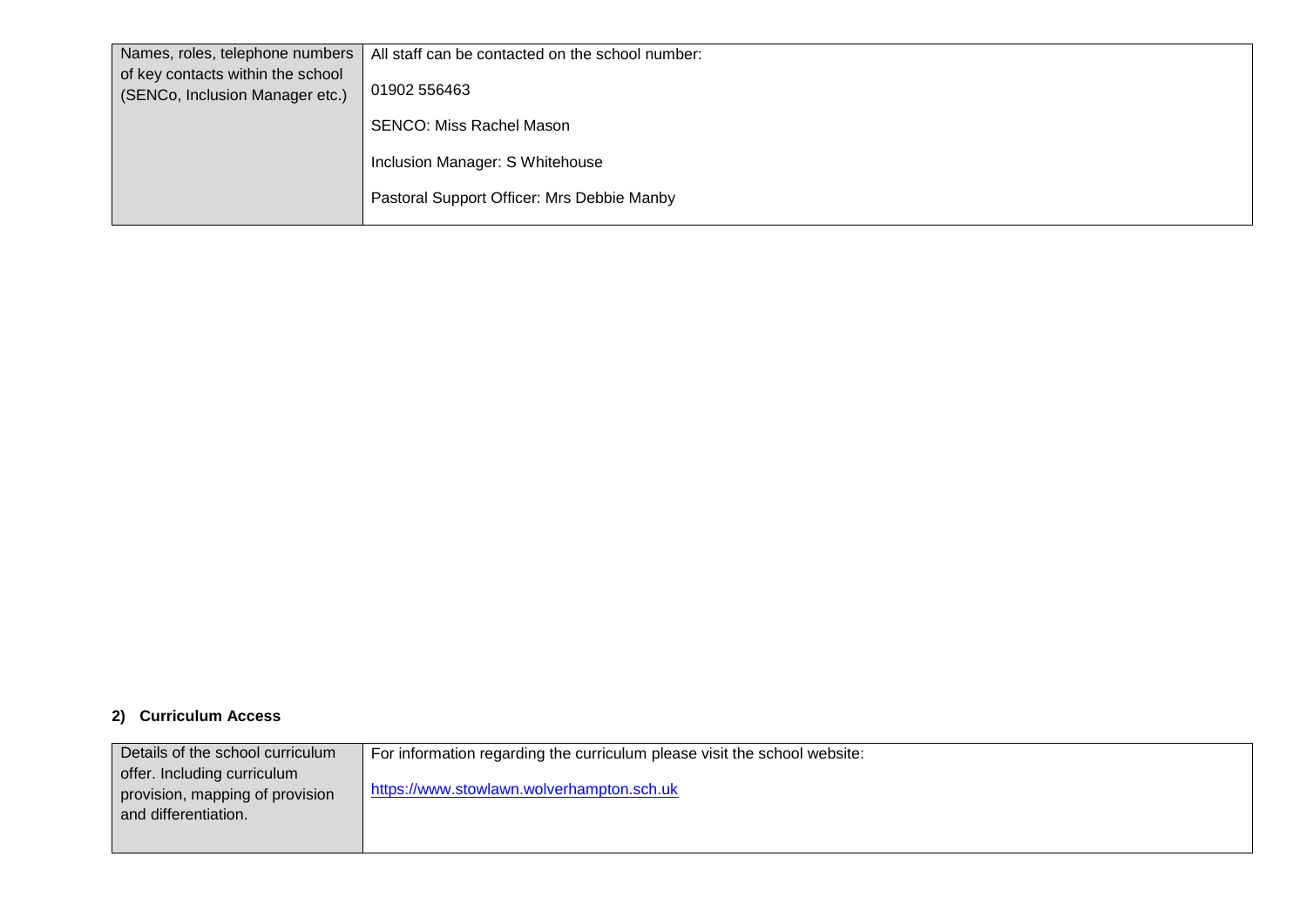| Details of how the curriculum is  | A copy of the Curriculum Policy is available on the school website.                                                                                         |
|-----------------------------------|-------------------------------------------------------------------------------------------------------------------------------------------------------------|
| organised (Policy) and made       |                                                                                                                                                             |
| accessible to all, including      | All lessons are taught in classes across the school and differentiated appropriately other than phonics, which is taught in ability                         |
| organisation of teaching groups.  | groups.                                                                                                                                                     |
|                                   |                                                                                                                                                             |
|                                   |                                                                                                                                                             |
| Details of Governor involvement   | <b>SEN Governor: Sarah Fullard</b>                                                                                                                          |
| in terms of curriculum provision. |                                                                                                                                                             |
|                                   |                                                                                                                                                             |
| Details of staff expertise and    | The SENCO holds the National Award for SEN coordination and keeps updated on a regular basis through Network meetings                                       |
| professional development/training | and training. This information is then shared with staff during staff meetings. All new members of staff are advised on our SEN                             |
| of staff.                         | Policy and procedures.                                                                                                                                      |
|                                   |                                                                                                                                                             |
|                                   | Mrs S Whitehouse is an Autism Lead Teacher                                                                                                                  |
|                                   | Mrs S Whitehouse and Miss R Mason has the National Award for SEN Coordination                                                                               |
|                                   | Several staff have accessed the Outstanding Teaching Programme (OTP) and the Improving Teaching Programme<br>$\bullet$                                      |
|                                   | (ITP) at Manor Primary School or St Bart's. (Mrs S Whitehouse, Mrs L Vaughan and Miss R Mason)                                                              |
|                                   | ELKLAN training under 5's (Speech and Language) (Mrs S Johal)<br>$\bullet$                                                                                  |
|                                   | Maths Masters Course (Mrs L Vaughan and Mrs K Naik)                                                                                                         |
|                                   | Team Teach Training - most staff                                                                                                                            |
|                                   | We share a site with Green Park School where we can access advice and assistance. We also access outreach work<br>from other special schools when necessary |
|                                   | Mrs D Manby is qualified in delivering sessions including Lego Therapy, Drawing and Talking and Nurture<br>$\bullet$                                        |
|                                   | Mr J Withers has Forest School Training                                                                                                                     |
|                                   | Mrs R Mason has drawing and talking training                                                                                                                |
|                                   | Mrs K Smart has Therapeutic Approaches to the classroom training                                                                                            |
|                                   | Mrs S Whitehouse and Miss D Sadler have Early Talk Boost Training                                                                                           |
|                                   |                                                                                                                                                             |
| Details of the types of special   | There can be various needs amongst our children who may require SEN support. A difficulty may occur at any time during                                      |
| educational needs for which       | their education. A child is regarded as requiring SEN support if they have a need/s in the following areas.                                                 |
| provision is made.                | Speech, Language and/or Communication and interaction,                                                                                                      |
|                                   | Cognition and learning,                                                                                                                                     |
|                                   | Social, emotional and mental health difficulties                                                                                                            |
|                                   | Sensory and/or physical needs.                                                                                                                              |
|                                   | Our children who require SEN support have needs in one or more of these areas, some have multiple areas of need. We have                                    |
|                                   | children with physical needs and are wheelchair users, sensory needs, Attention Deficit Hypoactive Disorder (ADHD), dyslexia,                               |
|                                   | dyspraxia, moderate learning needs and medical issues which include arthritis, diabetes and epilepsy. There are also children                               |
|                                   | who have an Education, Health and Care Needs Plan.                                                                                                          |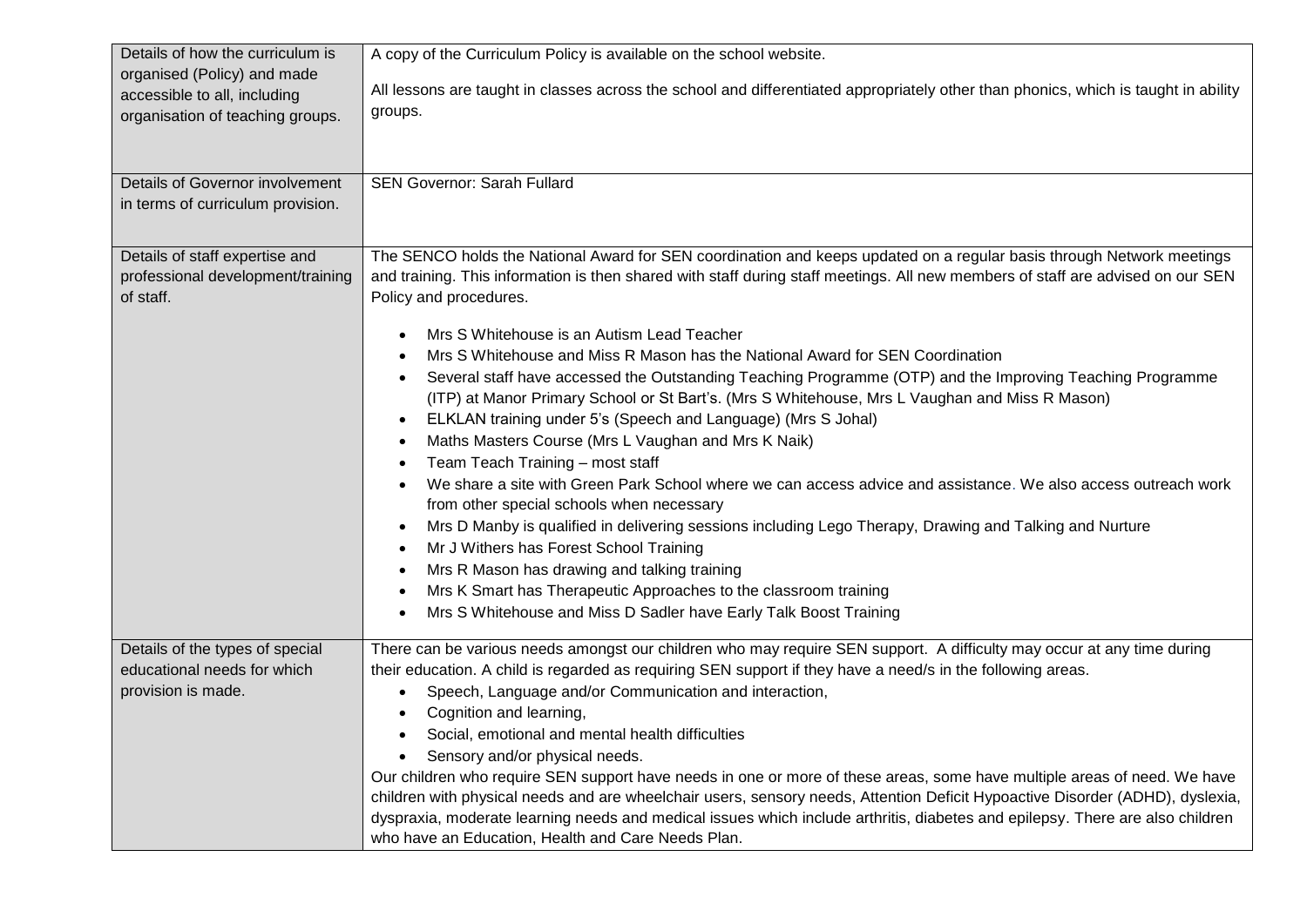| We share a site with Green Park School where we can access advice and assistance when required. We also access    |
|-------------------------------------------------------------------------------------------------------------------|
| Wolverhampton Outreach work from other special schools when necessary.                                            |
| Provisions are made for all children, regardless of their needs, in order for them to access the full curriculum. |
|                                                                                                                   |

## **3) Grouping and Pastoral Care**

| Details of the school pastoral                                                                                                                     | Class teachers are responsible for the pastoral care of their children. They will raise any concerns with the head teacher,                                                                                                                                                                                                                                                                                                              |
|----------------------------------------------------------------------------------------------------------------------------------------------------|------------------------------------------------------------------------------------------------------------------------------------------------------------------------------------------------------------------------------------------------------------------------------------------------------------------------------------------------------------------------------------------------------------------------------------------|
| support system.                                                                                                                                    | deputy head teacher or SENCO. The SENCO will then make appropriate referrals or organise appropriate support. The school                                                                                                                                                                                                                                                                                                                 |
| Details of what support<br>mechanisms are in place and<br>how groups are planned,<br>including what social support is<br>available i.e. mentoring. | can access support for children and families with Personal, Social, Emotional and mental health difficulties through the Child<br>and Mental Health Services or NHS School nurse service and services such as a Strengthening Families Hub where children<br>can be supported on a 1:1 basis small group or whole class. We encourage peer support across the school. Staff training<br>equips staff with the skills to mentor children. |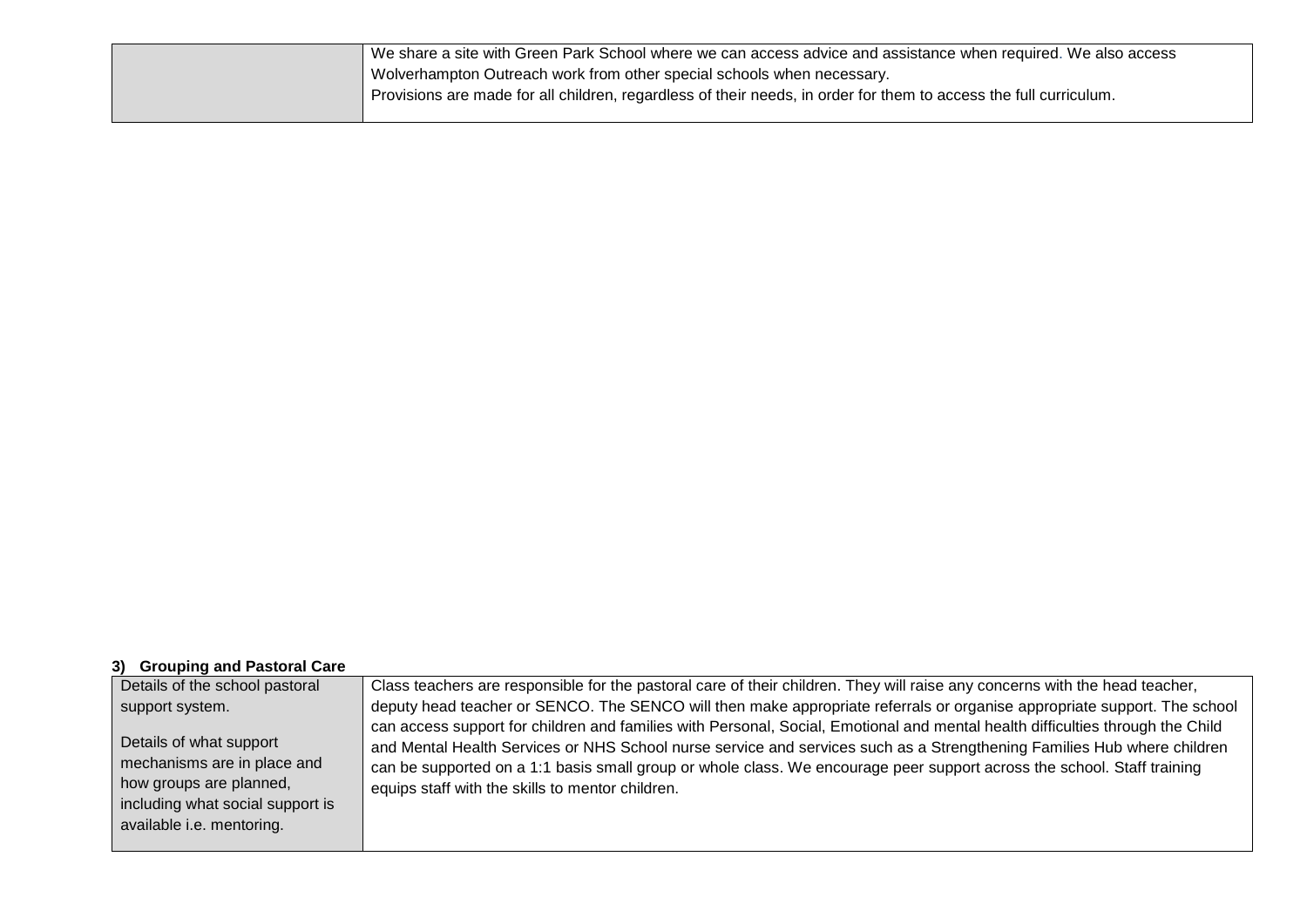| Details of how parents and                                  | The head teacher, deputy head teacher, SENCO and class teachers are available to parents/carers on a daily basis, both at                                            |
|-------------------------------------------------------------|----------------------------------------------------------------------------------------------------------------------------------------------------------------------|
| carers/ children and young                                  | the beginning and end of the school day. Appointments for further discussion will be made if needed.                                                                 |
| people raise any concerns they                              |                                                                                                                                                                      |
| may have about progress, or                                 | School evaluation forms are sent out regularly and any issues or suggestions made by parents/carers feed into the School<br>Improvement Plan for the following year. |
| request for additional support.                             |                                                                                                                                                                      |
| Details of opportunities for                                | Children who are receiving special educational needs support are involved in the setting of their targets where appropriate.                                         |
| pupils/students to have a voice.                            | They are given the opportunity to discuss their progress and identify areas where they feel they need support. They are then                                         |
|                                                             | asked to sign their IAP, where appropriate.                                                                                                                          |
|                                                             | Mrs Manby is available to take initial concerns from parents, should they feel they need to talk with someone from school.                                           |
|                                                             |                                                                                                                                                                      |
| Details of the strategies available                         | First day contact is made by phone if a child is not in school and a parent has not made contact.                                                                    |
| to support regular attendance,<br>including what support is | The Education Welfare Officer (EWO) offers support for families. She meets weekly with the head teacher to analyse                                                   |
| available.                                                  | attendance and target support for children whose attendance is a concern.                                                                                            |
|                                                             |                                                                                                                                                                      |
|                                                             |                                                                                                                                                                      |
| Details of the strategies available                         | We follow the 'Good to be Green' behaviour award system and children are awarded golden time at the end of every week.                                               |
| to support good behaviour,                                  | This rewards good behaviour.                                                                                                                                         |
| including what support is                                   | Behaviour data is analysed carefully to enable interventions to be put in place. We Liaise with the Pupil Referral Unit (PRU)                                        |
| available.                                                  | where needed.                                                                                                                                                        |
|                                                             |                                                                                                                                                                      |
|                                                             | A copy of the Schools Behaviour and Discipline Policy is available for parents.                                                                                      |
| Details of access activities out of                         | The School Curriculum and out of school activities are fully inclusive and accessible to all. Arrangements for children receiving                                    |
| the classroom and support                                   | SEN support are made as required.                                                                                                                                    |
| available, including how parents                            | Trips out or visitors are organised to link with the year group topic. All children are expected to attend and additional support is                                 |
| are involved in planning of school<br>trips etc.            | organised if needed.                                                                                                                                                 |
|                                                             | All KS2 children have full access to the after school clubs on offer and parents/carers need to specify which clubs their child                                      |
|                                                             | would like to attend at the beginning of each term.                                                                                                                  |
|                                                             |                                                                                                                                                                      |
|                                                             | The Wolverhampton Wanderers Foundation are providing Social, Emotional and Mental Health sessions for some of our                                                    |
|                                                             | children across school and also delivering Physical Education sessions with different groups of children / classes across<br>school.                                 |
|                                                             |                                                                                                                                                                      |
|                                                             | A copy of the Schools Equal Opportunities Policy is available for parents.                                                                                           |
|                                                             |                                                                                                                                                                      |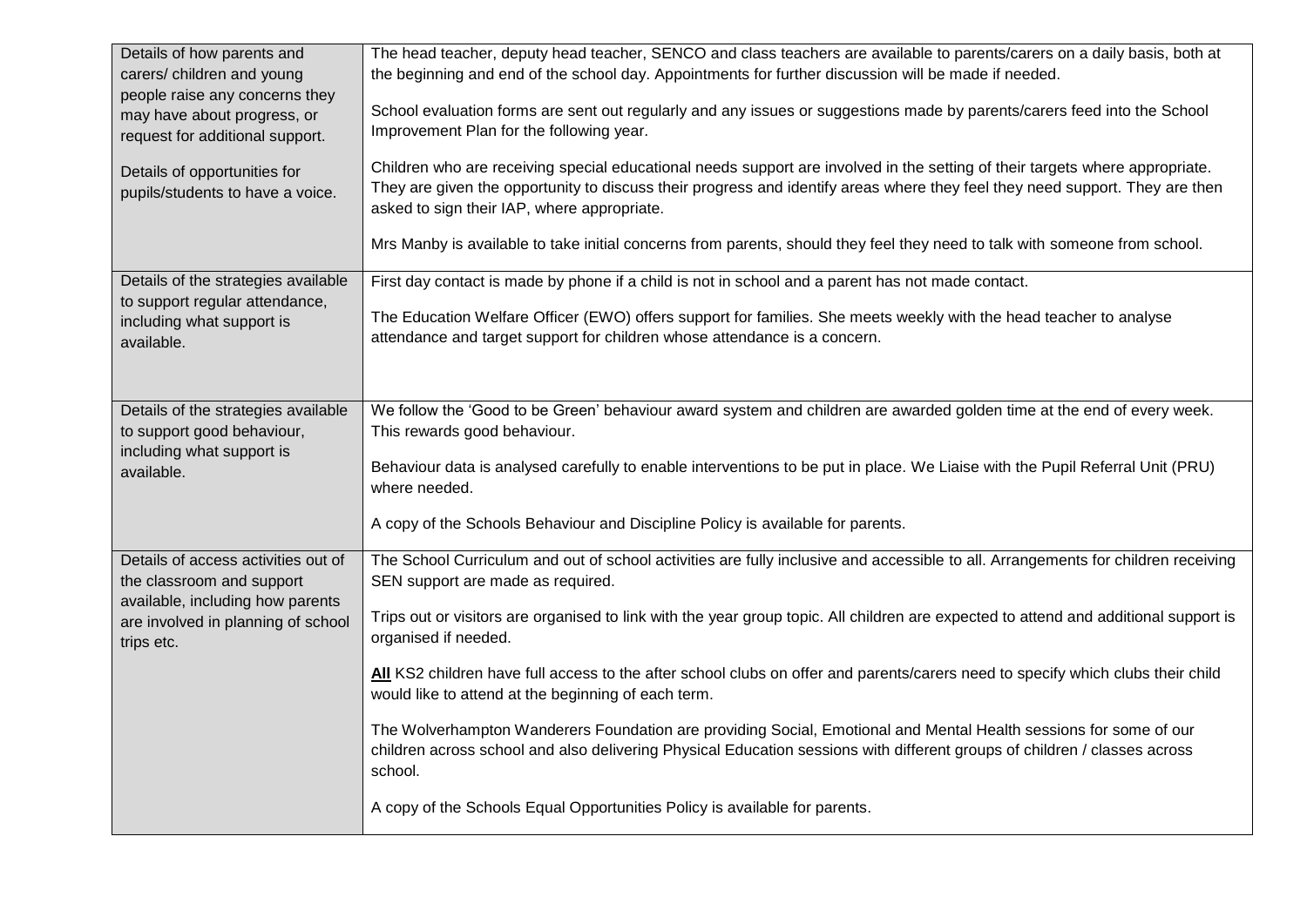| Details of the transition<br>procedures and arrangements i.e.<br>moving into school and moving<br>on from school. Plus details of<br>how the school prepares young<br>people for adulthood/<br>independent living. | Meetings for the transition of children receiving SEN support from year 6 to secondary are held between the SENCO, the year<br>6 class teacher and secondary school staff. Children with an Education, Health and Care Needs Plan (EHC) will discuss the<br>options of Secondary School at their Annual review, which is held before the end of the Autumn Term when they are in Year 6.<br>Visits to a prospective new school for a child receiving special educational needs support can be arranged by the school where<br>the head teacher and/or SENCO will accompany the child and parent for the initial visit.<br>If a child receiving special educational needs support transfers to our school, we offer a pre-visit for the family or we can do a<br>home visit. |
|--------------------------------------------------------------------------------------------------------------------------------------------------------------------------------------------------------------------|-----------------------------------------------------------------------------------------------------------------------------------------------------------------------------------------------------------------------------------------------------------------------------------------------------------------------------------------------------------------------------------------------------------------------------------------------------------------------------------------------------------------------------------------------------------------------------------------------------------------------------------------------------------------------------------------------------------------------------------------------------------------------------|
| Details of medical and personal<br>care procedures.                                                                                                                                                                | Training is delivered with regards to asthma, allergies, epilepsy and any other medical needs related to the children in the<br>school.<br>Many of our staff have received Paediatric First Aid Training. We always ensure that a trained member of staff accompanies all<br>school trips and visits.                                                                                                                                                                                                                                                                                                                                                                                                                                                                       |
|                                                                                                                                                                                                                    | We consult our school nurse for advice on medical and personal care procedures and she will offer advice to parents/carers.<br>We also have the added support of trained medical staff from Green Park School.<br>All requirements with regards to medical care are kept in the first aid box in each area of the school so that it is accessible<br>when needed. Parents/carers are required to fill out a medical consent form for any medication needed during the school day.                                                                                                                                                                                                                                                                                           |
|                                                                                                                                                                                                                    | Children with long term medical needs have a designated member(s) of staff identified. Any medication given is recorded.<br>Staff will support children in the event of their personal needs and spare clothes are provided. Parents/carers are informed at<br>the end of the school day or by a phone call if required.<br>If a child has a minor accident in school it is recorded in an accident book and parents are notified by either phone or face to                                                                                                                                                                                                                                                                                                                |
|                                                                                                                                                                                                                    | face on the same day. Children are always sent or taken to hospital in the case of an emergency and parent/carers contacted.                                                                                                                                                                                                                                                                                                                                                                                                                                                                                                                                                                                                                                                |

## **4) Equipment & Resources**

| Details of the specialist staff | The school will employ appropriate staff to support children with an Education, Health and Care Needs Plan. If we require |
|---------------------------------|---------------------------------------------------------------------------------------------------------------------------|
| working within the school and   | specialist staff, they are organised through outside agencies.                                                            |
| qualifications.                 |                                                                                                                           |
|                                 |                                                                                                                           |